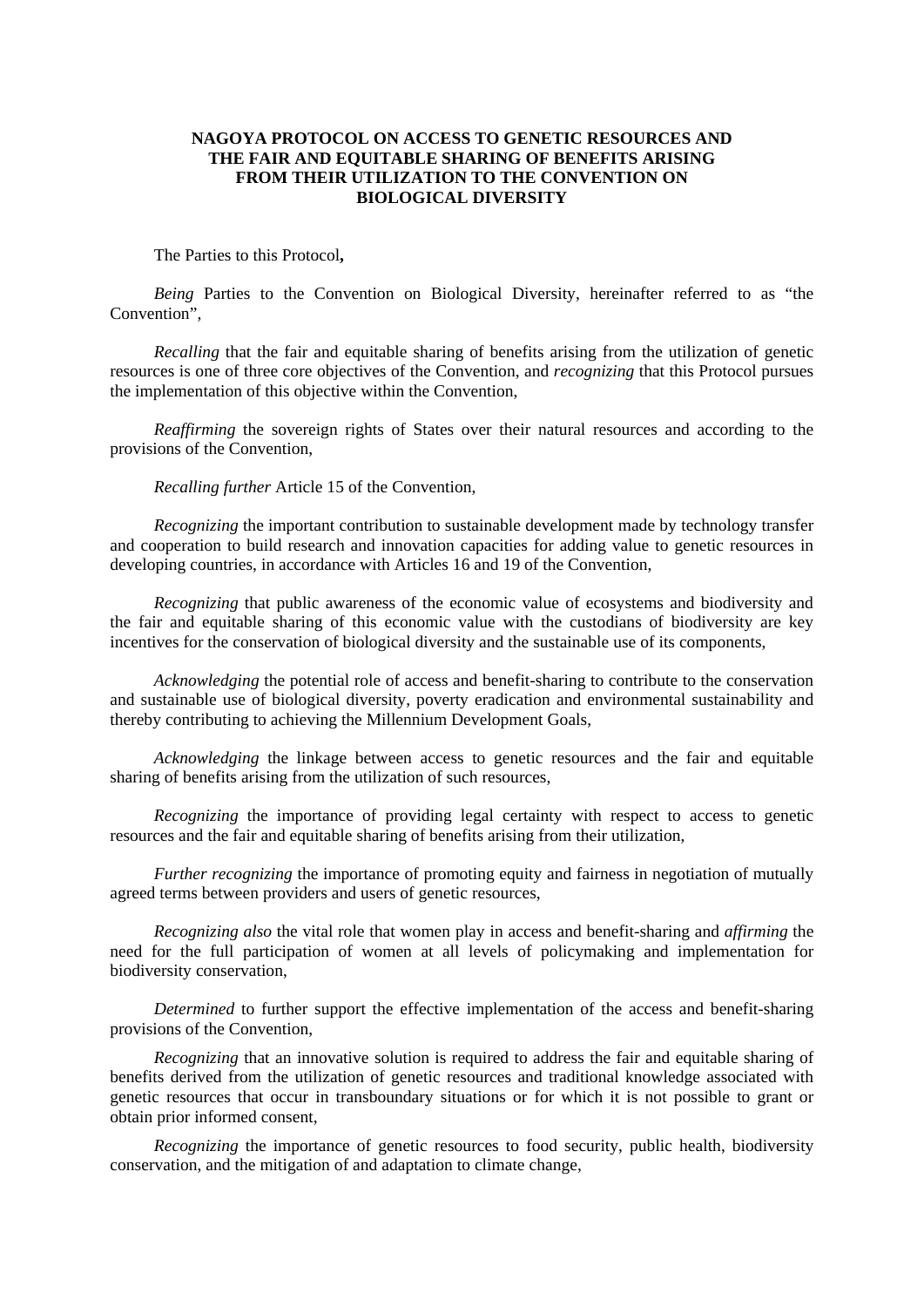*Recognizing* the special nature of agricultural biodiversity, its distinctive features and problems needing distinctive solutions,

*Recognizing* the interdependence of all countries with regard to genetic resources for food and agriculture as well as their special nature and importance for achieving food security worldwide and for sustainable development of agriculture in the context of poverty alleviation and climate change and acknowledging the fundamental role of the International Treaty on Plant Genetic Resources for Food and Agriculture and the FAO Commission on Genetic Resources for Food and Agriculture in this regard,

*Mindful* of the International Health Regulations (2005) of the World Health Organization and the importance of ensuring access to human pathogens for public health preparedness and response purposes,

*Acknowledging* ongoing work in other international forums relating to access and benefitsharing,

*Recalling* the Multilateral System of Access and Benefit-sharing established under the International Treaty on Plant Genetic Resources for Food and Agriculture developed in harmony with the Convention,

*Recognizing* that international instruments related to access and benefit-sharing should be mutually supportive with a view to achieving the objectives of the Convention,

*Recalling* the relevance of Article 8(j) of the Convention as it relates to traditional knowledge associated with genetic resources and the fair and equitable sharing of benefits arising from the utilization of such knowledge,

*Noting* the interrelationship between genetic resources and traditional knowledge, their inseparable nature for indigenous and local communities, the importance of the traditional knowledge for the conservation of biological diversity and the sustainable use of its components, and for the sustainable livelihoods of these communities,

*Recognizing* the diversity of circumstances in which traditional knowledge associated with genetic resources is held or owned by indigenous and local communities,

*Mindful* that it is the right of indigenous and local communities to identify the rightful holders of their traditional knowledge associated with genetic resources, within their communities,

*Further recognizing* the unique circumstances where traditional knowledge associated with genetic resources is held in countries, which may be oral, documented or in other forms, reflecting a rich cultural heritage relevant for conservation and sustainable use of biological diversity,

*Noting* the United Nations Declaration on the Rights of Indigenous Peoples, and

*Affirming* that nothing in this Protocol shall be construed as diminishing or extinguishing the existing rights of indigenous and local communities,

Have agreed as follows: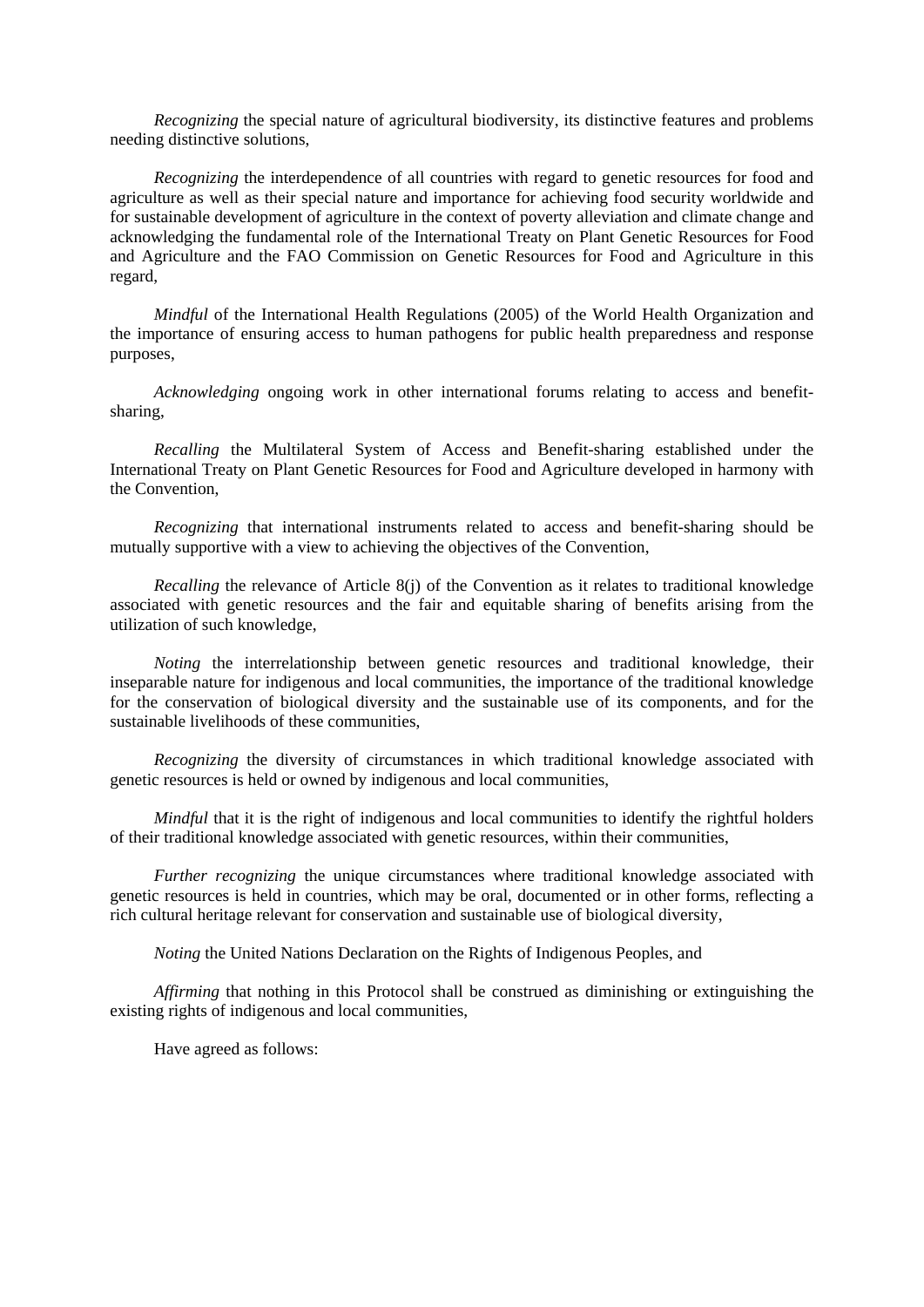### **OBJECTIVE**

The objective of this Protocol is the fair and equitable sharing of the benefits arising from the utilization of genetic resources, including by appropriate access to genetic resources and by appropriate transfer of relevant technologies, taking into account all rights over those resources and to technologies, and by appropriate funding, thereby contributing to the conservation of biological diversity and the sustainable use of its components.

### **ARTICLE 2**

#### USE OF TERMS

The terms defined in Article 2 of the Convention shall apply to this Protocol. In addition, for the purposes of this Protocol:

(a) "Conference of the Parties" means the Conference of the Parties to the Convention;

(b) "Convention" means the Convention on Biological Diversity;

(c) "Utilization of genetic resources" means to conduct research and development on the genetic and/or biochemical composition of genetic resources, including through the application of biotechnology as defined in Article 2 of the Convention;

(d) "Biotechnology" as defined in Article 2 of the Convention means any technological application that uses biological systems, living organisms, or derivatives thereof, to make or modify products or processes for specific use;

(e) "Derivative" means a naturally occurring biochemical compound resulting from the genetic expression or metabolism of biological or genetic resources, even if it does not contain functional units of heredity.

# **ARTICLE 3**

# **SCOPE**

This Protocol shall apply to genetic resources within the scope of Article 15 of the Convention and to the benefits arising from the utilization of such resources. This Protocol shall also apply to traditional knowledge associated with genetic resources within the scope of the Convention and to the benefits arising from the utilization of such knowledge.

#### **ARTICLE 4**

#### RELATIONSHIP WITH INTERNATIONAL AGREEMENTS AND INSTRUMENTS

1. The provisions of this Protocol shall not affect the rights and obligations of any Party deriving from any existing international agreement, except where the exercise of those rights and obligations would cause a serious damage or threat to biological diversity. This paragraph is not intended to create a hierarchy between this Protocol and other international instruments.

2. Nothing in this Protocol shall prevent the Parties from developing and implementing other relevant international agreements, including other specialized access and benefit-sharing agreements,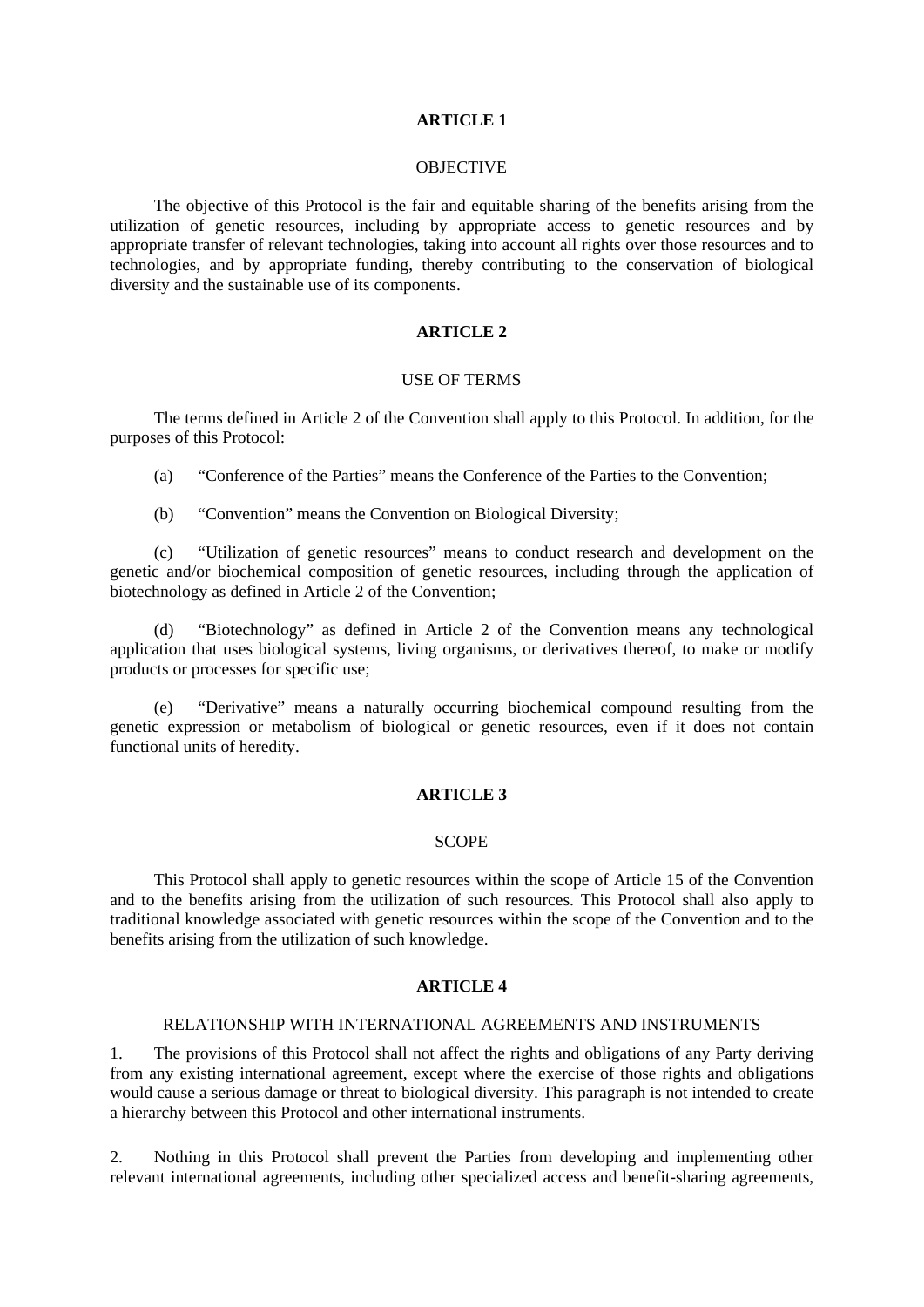provided that they are supportive of and do not run counter to the objectives of the Convention and this Protocol.

3. This Protocol shall be implemented in a mutually supportive manner with other international instruments relevant to this Protocol. Due regard should be paid to useful and relevant ongoing work or practices under such international instruments and relevant international organizations, provided that they are supportive of and do not run counter to the objectives of the Convention and this Protocol.

4. This Protocol is the instrument for the implementation of the access and benefit-sharing provisions of the Convention. Where a specialized international access and benefit-sharing instrument applies that is consistent with, and does not run counter to the objectives of the Convention and this Protocol, this Protocol does not apply for the Party or Parties to the specialized instrument in respect of the specific genetic resource covered by and for the purpose of the specialized instrument.

# **ARTICLE 5**

# FAIR AND EQUITABLE BENEFIT-SHARING

1. In accordance with Article 15, paragraphs 3 and 7 of the Convention, benefits arising from the utilization of genetic resources as well as subsequent applications and commercialization shall be shared in a fair and equitable way with the Party providing such resources that is the country of origin of such resources or a Party that has acquired the genetic resources in accordance with the Convention. Such sharing shall be upon mutually agreed terms.

2. Each Party shall take legislative, administrative or policy measures, as appropriate, with the aim of ensuring that benefits arising from the utilization of genetic resources that are held by indigenous and local communities, in accordance with domestic legislation regarding the established rights of these indigenous and local communities over these genetic resources, are shared in a fair and equitable way with the communities concerned, based on mutually agreed terms.

3. To implement paragraph 1 above, each Party shall take legislative, administrative or policy measures, as appropriate.

4. Benefits may include monetary and non-monetary benefits, including but not limited to those listed in the Annex.

5. Each Party shall take legislative, administrative or policy measures as appropriate, in order that the benefits arising from the utilization of traditional knowledge associated with genetic resources are shared in a fair and equitable way with indigenous and local communities holding such knowledge. Such sharing shall be upon mutually agreed terms.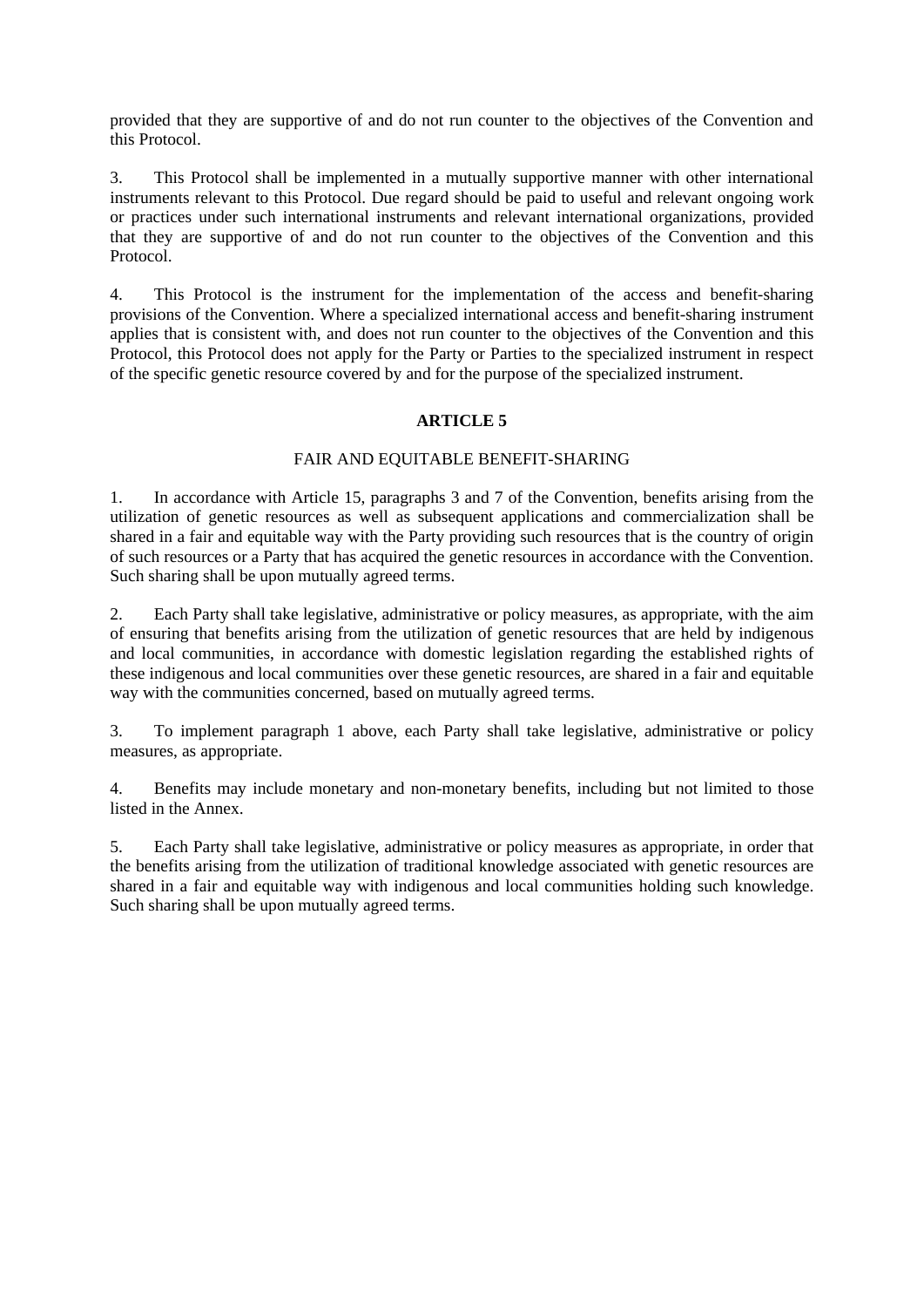## ACCESS TO GENETIC RESOURCES

1. In the exercise of sovereign rights over natural resources, and subject to domestic access and benefit-sharing legislation or regulatory requirements, access to genetic resources for their utilization shall be subject to the prior informed consent of the Party providing such resources that is the country of origin of such resources or a Party that has acquired the genetic resources in accordance with the Convention, unless otherwise determined by that Party.

2. In accordance with domestic law, each Party shall take measures, as appropriate, with the aim of ensuring that the prior informed consent or approval and involvement of indigenous and local communities is obtained for access to genetic resources where they have the established right to grant access to such resources.

3. Pursuant to paragraph 1 above, each Party requiring prior informed consent shall take the necessary legislative, administrative or policy measures, as appropriate, to:

(a) Provide for legal certainty, clarity and transparency of their domestic access and benefit-sharing legislation or regulatory requirements;

(b) Provide for fair and non-arbitrary rules and procedures on accessing genetic resources;

(c) Provide information on how to apply for prior informed consent;

(d) Provide for a clear and transparent written decision by a competent national authority, in a cost-effective manner and within a reasonable period of time;

(e) Provide for the issuance at the time of access of a permit or its equivalent as evidence of the decision to grant prior informed consent and of the establishment of mutually agreed terms, and notify the Access and Benefit-sharing Clearing-House accordingly;

(f) Where applicable, and subject to domestic legislation, set out criteria and/or processes for obtaining prior informed consent or approval and involvement of indigenous and local communities for access to genetic resources; and

(g) Establish clear rules and procedures for requiring and establishing mutually agreed terms. Such terms shall be set out in writing and may include, *inter alia*:

- (i) A dispute settlement clause;
- (ii) Terms on benefit-sharing, including in relation to intellectual property rights;
- (iii) Terms on subsequent third-party use, if any; and
- (iv) Terms on changes of intent, where applicable.

# **ARTICLE 7**

# ACCESS TO TRADITIONAL KNOWLEDGE ASSOCIATED WITH GENETIC RESOURCES

 In accordance with domestic law, each Party shall take measures, as appropriate, with the aim of ensuring that traditional knowledge associated with genetic resources that is held by indigenous and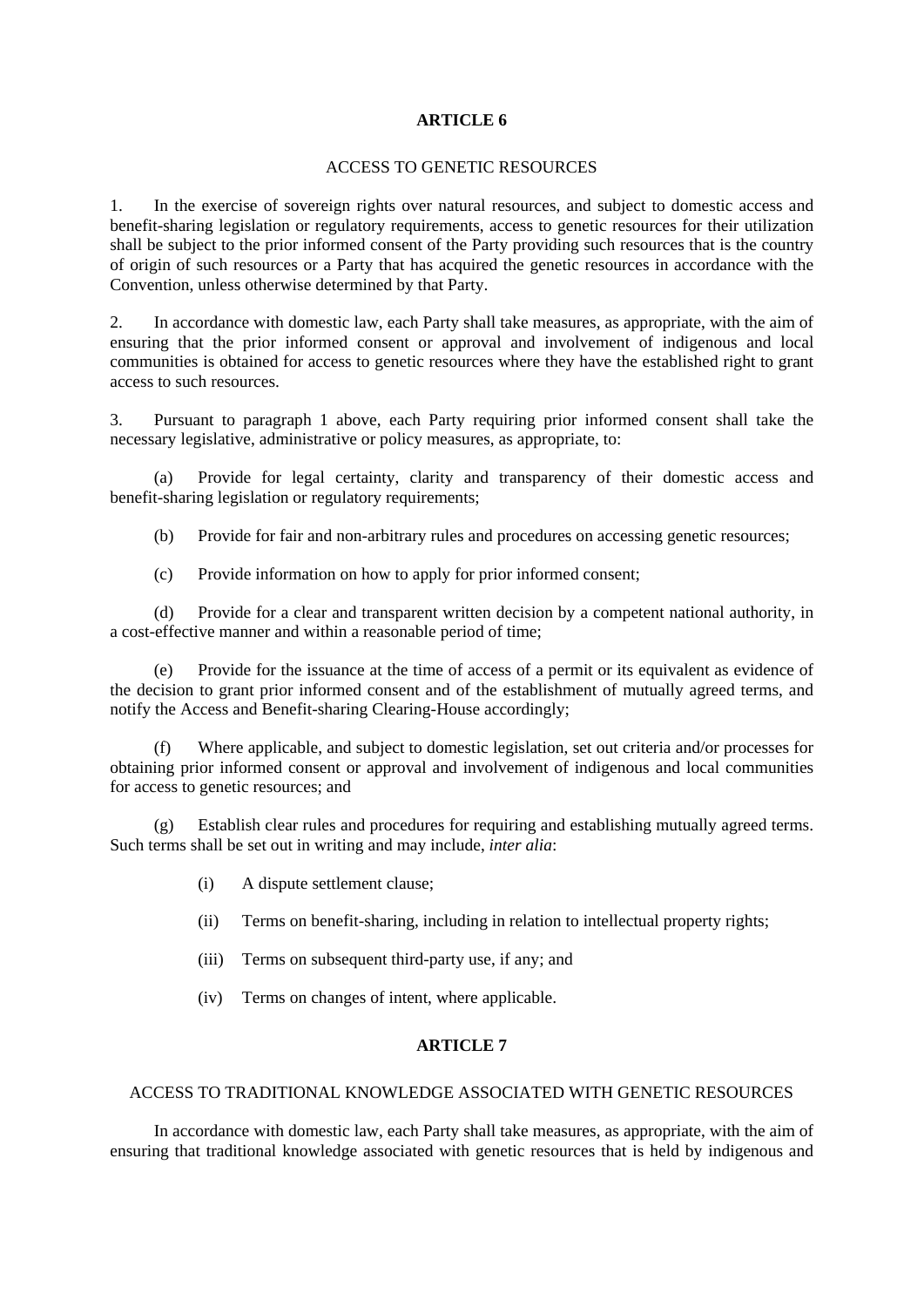local communities is accessed with the prior and informed consent or approval and involvement of these indigenous and local communities, and that mutually agreed terms have been established.

#### **ARTICLE 8**

### SPECIAL CONSIDERATIONS

 In the development and implementation of its access and benefit-sharing legislation or regulatory requirements, each Party shall:

(a) Create conditions to promote and encourage research which contributes to the conservation and sustainable use of biological diversity, particularly in developing countries, including through simplified measures on access for non-commercial research purposes, taking into account the need to address a change of intent for such research;

(b) Pay due regard to cases of present or imminent emergencies that threaten or damage human, animal or plant health, as determined nationally or internationally. Parties may take into consideration the need for expeditious access to genetic resources and expeditious fair and equitable sharing of benefits arising out of the use of such genetic resources, including access to affordable treatments by those in need, especially in developing countries;

(c) Consider the importance of genetic resources for food and agriculture and their special role for food security.

#### **ARTICLE 9**

### CONTRIBUTION TO CONSERVATION AND SUSTAINABLE USE

The Parties shall encourage users and providers to direct benefits arising from the utilization of genetic resources towards the conservation of biological diversity and the sustainable use of its components.

#### **ARTICLE 10**

### GLOBAL MULTILATERAL BENEFIT-SHARING MECHANISM

Parties shall consider the need for and modalities of a global multilateral benefit-sharing mechanism to address the fair and equitable sharing of benefits derived from the utilization of genetic resources and traditional knowledge associated with genetic resources that occur in transboundary situations or for which it is not possible to grant or obtain prior informed consent. The benefits shared by users of genetic resources and traditional knowledge associated with genetic resources through this mechanism shall be used to support the conservation of biological diversity and the sustainable use of its components globally.

## **ARTICLE 11**

# TRANSBOUNDARY COOPERATION

1. In instances where the same genetic resources are found *in situ* within the territory of more than one Party, those Parties shall endeavour to cooperate, as appropriate, with the involvement of indigenous and local communities concerned, where applicable, with a view to implementing this Protocol.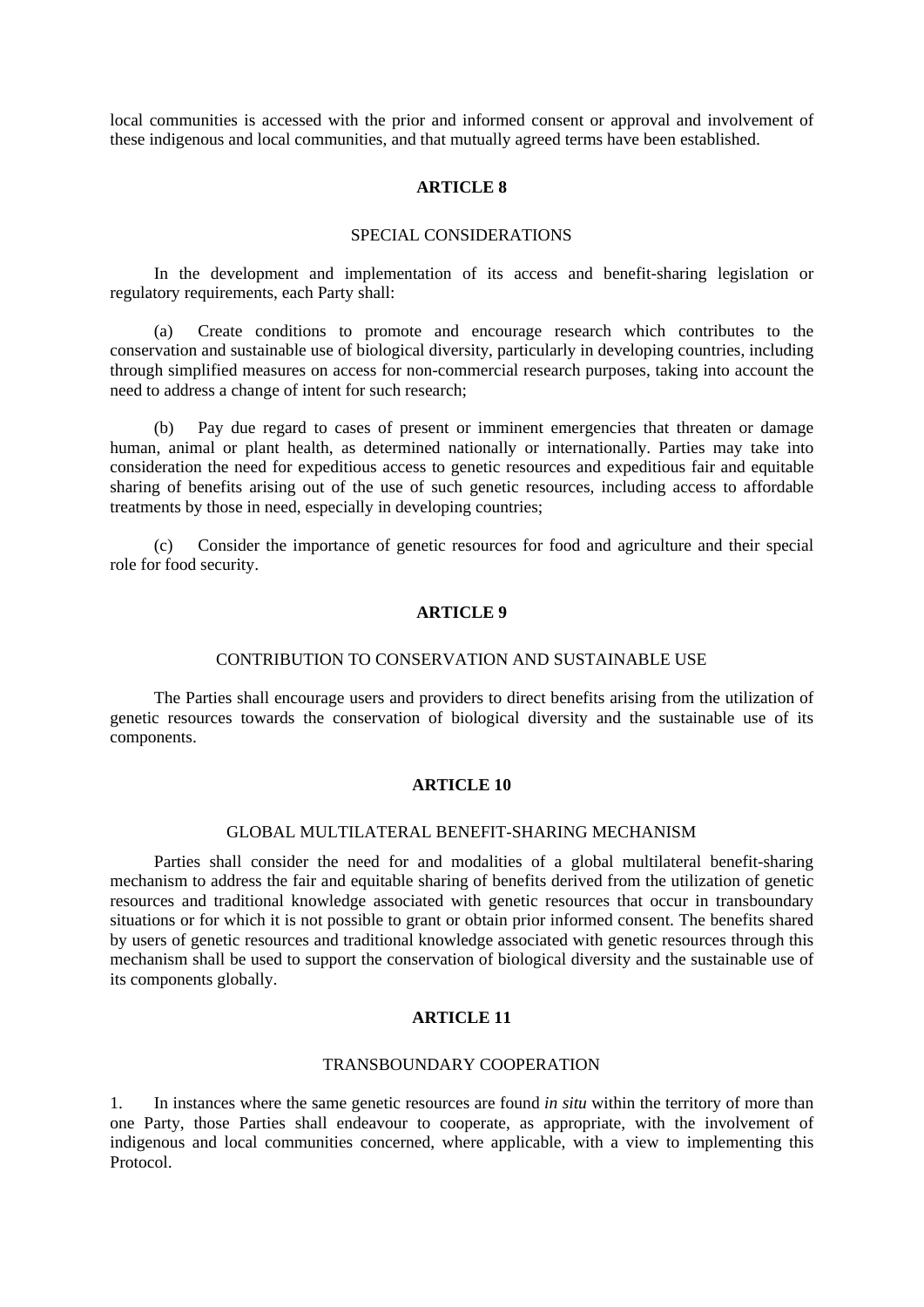2. Where the same traditional knowledge associated with genetic resources is shared by one or more indigenous and local communities in several Parties, those Parties shall endeavour to cooperate, as appropriate, with the involvement of the indigenous and local communities concerned, with a view to implementing the objective of this Protocol.

# **ARTICLE 12**

# TRADITIONAL KNOWLEDGE ASSOCIATED WITH GENETIC RESOURCES

1. In implementing their obligations under this Protocol, Parties shall in accordance with domestic law take into consideration indigenous and local communities' customary laws, community protocols and procedures, as applicable, with respect to traditional knowledge associated with genetic resources.

2. Parties, with the effective participation of the indigenous and local communities concerned, shall establish mechanisms to inform potential users of traditional knowledge associated with genetic resources about their obligations, including measures as made available through the Access and Benefit-sharing Clearing-House for access to and fair and equitable sharing of benefits arising from the utilization of such knowledge.

3. Parties shall endeavour to support, as appropriate, the development by indigenous and local communities, including women within these communities, of:

(a) Community protocols in relation to access to traditional knowledge associated with genetic resources and the fair and equitable sharing of benefits arising out of the utilization of such knowledge;

(b) Minimum requirements for mutually agreed terms to secure the fair and equitable sharing of benefits arising from the utilization of traditional knowledge associated with genetic resources; and

(c) Model contractual clauses for benefit-sharing arising from the utilization of traditional knowledge associated with genetic resources.

4. Parties, in their implementation of this Protocol, shall, as far as possible, not restrict the customary use and exchange of genetic resources and associated traditional knowledge within and amongst indigenous and local communities in accordance with the objectives of the Convention.

# **ARTICLE 13**

# NATIONAL FOCAL POINTS AND COMPETENT NATIONAL AUTHORITIES

1. Each Party shall designate a national focal point on access and benefit-sharing. The national focal point shall make information available as follows:

(a) For applicants seeking access to genetic resources, information on procedures for obtaining prior informed consent and establishing mutually agreed terms, including benefit-sharing;

(b) For applicants seeking access to traditional knowledge associated with genetic resources, where possible, information on procedures for obtaining prior informed consent or approval and involvement, as appropriate, of indigenous and local communities and establishing mutually agreed terms including benefit-sharing; and

(c) Information on competent national authorities, relevant indigenous and local communities and relevant stakeholders.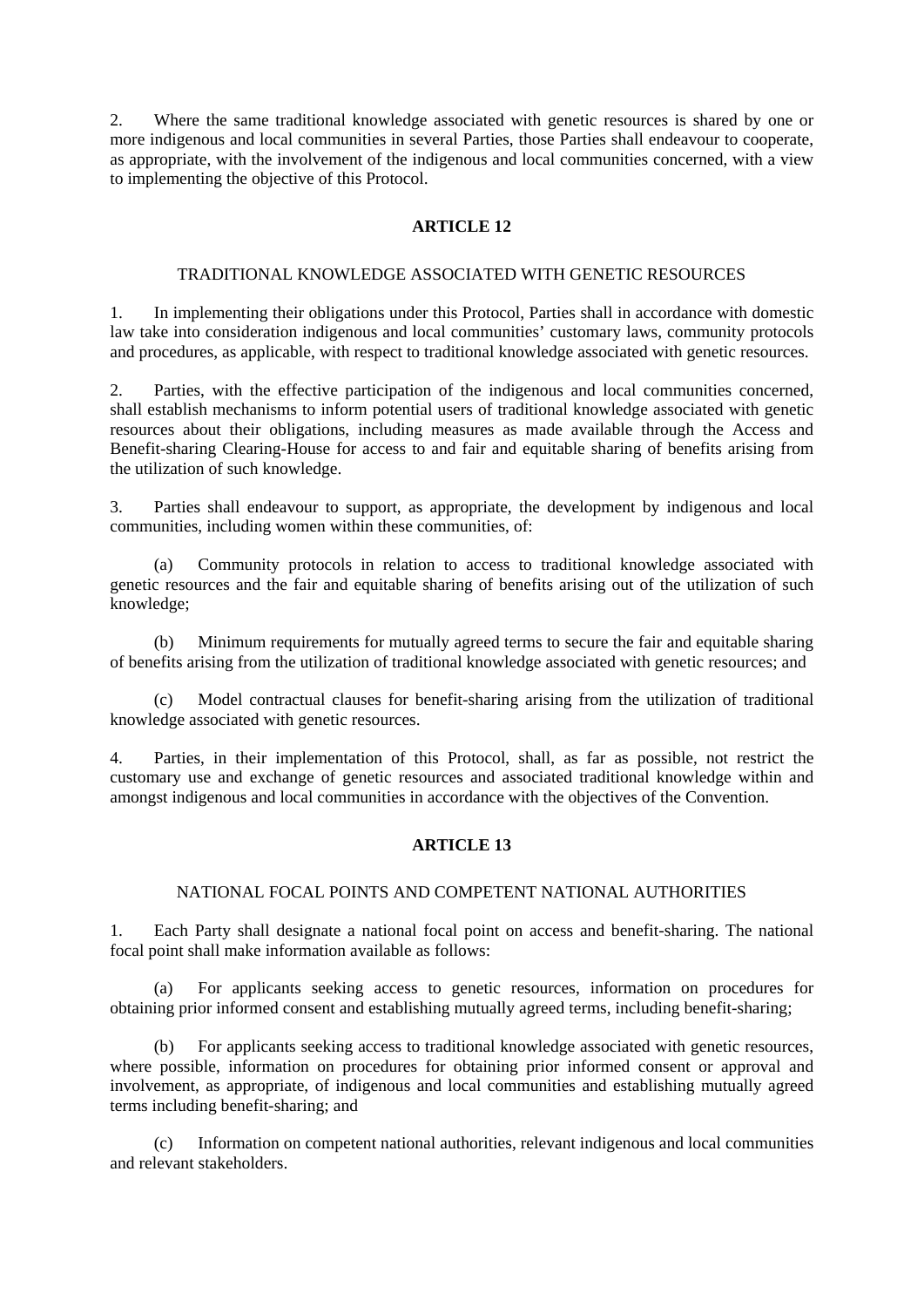The national focal point shall be responsible for liaison with the Secretariat.

2. Each Party shall designate one or more competent national authorities on access and benefit-sharing. Competent national authorities shall, in accordance with applicable national legislative, administrative or policy measures, be responsible for granting access or, as applicable, issuing written evidence that access requirements have been met and be responsible for advising on applicable procedures and requirements for obtaining prior informed consent and entering into mutually agreed terms.

3. A Party may designate a single entity to fulfil the functions of both focal point and competent national authority.

4. Each Party shall, no later than the date of entry into force of this Protocol for it, notify the Secretariat of the contact information of its national focal point and its competent national authority or authorities. Where a Party designates more than one competent national authority, it shall convey to the Secretariat, with its notification thereof, relevant information on the respective responsibilities of those authorities. Where applicable, such information shall, at a minimum, specify which competent authority is responsible for the genetic resources sought. Each Party shall forthwith notify the Secretariat of any changes in the designation of its national focal point or in the contact information or responsibilities of its competent national authority or authorities.

5. The Secretariat shall make information received pursuant to paragraph 4 above available through the Access and Benefit-sharing Clearing-House.

# **ARTICLE 14**

# THE ACCESS AND BENEFIT-SHARING CLEARING-HOUSE AND INFORMATION-SHARING

1. An Access and Benefit-sharing Clearing-House is hereby established as part of the clearing-house mechanism under Article 18, paragraph 3, of the Convention. It shall serve as a means for sharing of information related to access and benefit-sharing. In particular, it shall provide access to information made available by each Party relevant to the implementation of this Protocol.

2. Without prejudice to the protection of confidential information, each Party shall make available to the Access and Benefit-sharing Clearing-House any information required by this Protocol, as well as information required pursuant to the decisions taken by the Conference of the Parties serving as the meeting of the Parties to this Protocol. The information shall include:

(a) Legislative, administrative and policy measures on access and benefit-sharing;

(b) Information on the national focal point and competent national authority or authorities; and

(c) Permits or their equivalent issued at the time of access as evidence of the decision to grant prior informed consent and of the establishment of mutually agreed terms.

3. Additional information, if available and as appropriate, may include:

(a) Relevant competent authorities of indigenous and local communities, and information as so decided;

- (b) Model contractual clauses;
- (c) Methods and tools developed to monitor genetic resources; and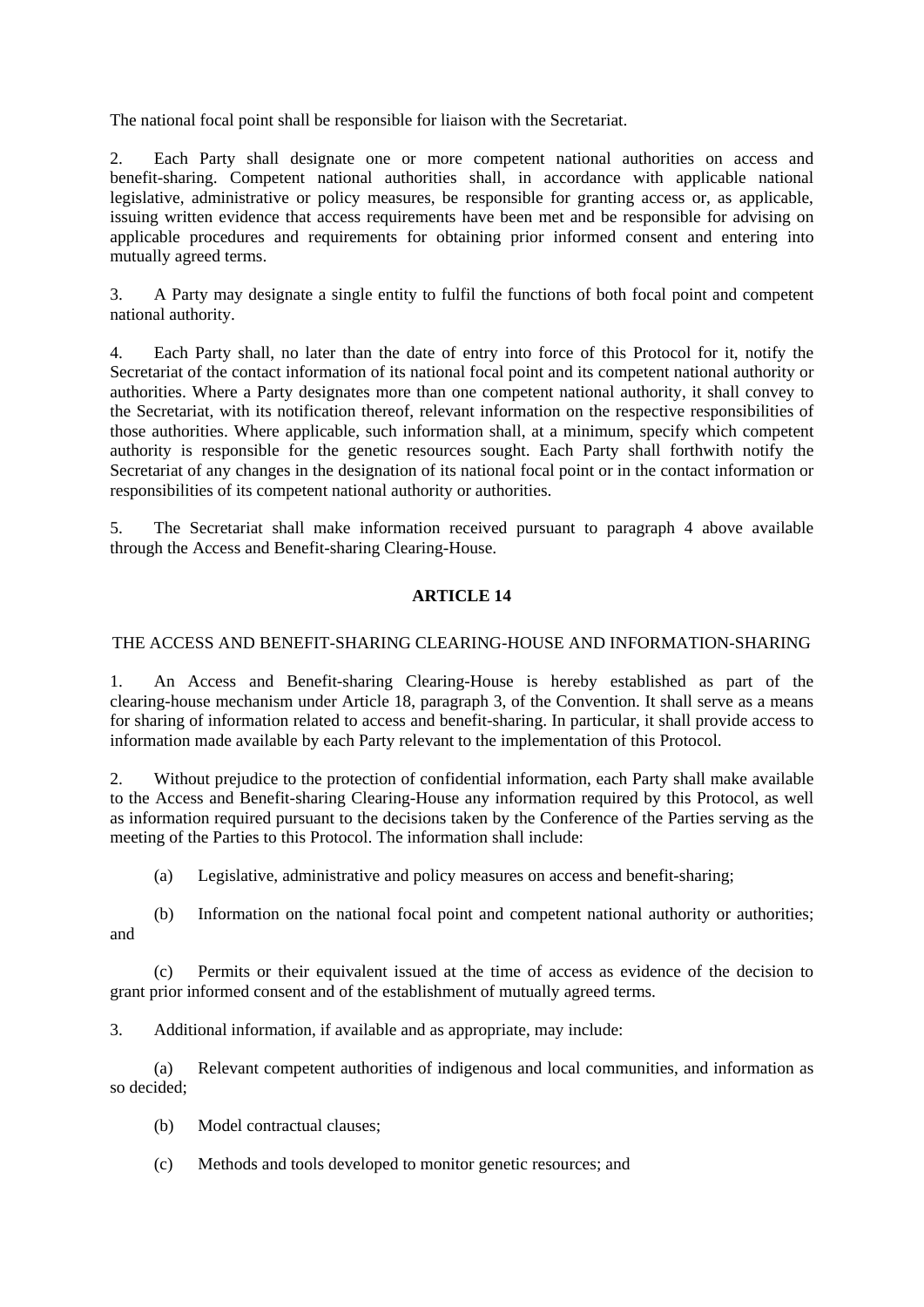(d) Codes of conduct and best practices.

4. The modalities of the operation of the Access and Benefit-sharing Clearing-House, including reports on its activities, shall be considered and decided upon by the Conference of the Parties serving as the meeting of the Parties to this Protocol at its first meeting, and kept under review thereafter.

# **ARTICLE 15**

# COMPLIANCE WITH DOMESTIC LEGISLATION OR REGULATORY REQUIREMENTS ON ACCESS AND BENEFIT-SHARING

1. Each Party shall take appropriate, effective and proportionate legislative, administrative or policy measures to provide that genetic resources utilized within its jurisdiction have been accessed in accordance with prior informed consent and that mutually agreed terms have been established, as required by the domestic access and benefit-sharing legislation or regulatory requirements of the other Party.

2. Parties shall take appropriate, effective and proportionate measures to address situations of non-compliance with measures adopted in accordance with paragraph 1 above.

3. Parties shall, as far as possible and as appropriate, cooperate in cases of alleged violation of domestic access and benefit-sharing legislation or regulatory requirements referred to in paragraph 1 above.

# **ARTICLE 16**

# COMPLIANCE WITH DOMESTIC LEGISLATION OR REGULATORY REQUIREMENTS ON ACCESS AND BENEFIT-SHARING FOR TRADITIONAL KNOWLEDGE ASSOCIATED WITH GENETIC RESOURCES

1. Each Party shall take appropriate, effective and proportionate legislative, administrative or policy measures, as appropriate, to provide that traditional knowledge associated with genetic resources utilized within their jurisdiction has been accessed in accordance with prior informed consent or approval and involvement of indigenous and local communities and that mutually agreed terms have been established, as required by domestic access and benefit-sharing legislation or regulatory requirements of the other Party where such indigenous and local communities are located.

2. Each Party shall take appropriate, effective and proportionate measures to address situations of non-compliance with measures adopted in accordance with paragraph 1 above.

3. Parties shall, as far as possible and as appropriate, cooperate in cases of alleged violation of domestic access and benefit-sharing legislation or regulatory requirements referred to in paragraph 1 above.

# **ARTICLE 17**

# MONITORING THE UTILIZATION OF GENETIC RESOURCES

1. To support compliance, each Party shall take measures, as appropriate, to monitor and to enhance transparency about the utilization of genetic resources. Such measures shall include:

(a) The designation of one or more checkpoints, as follows: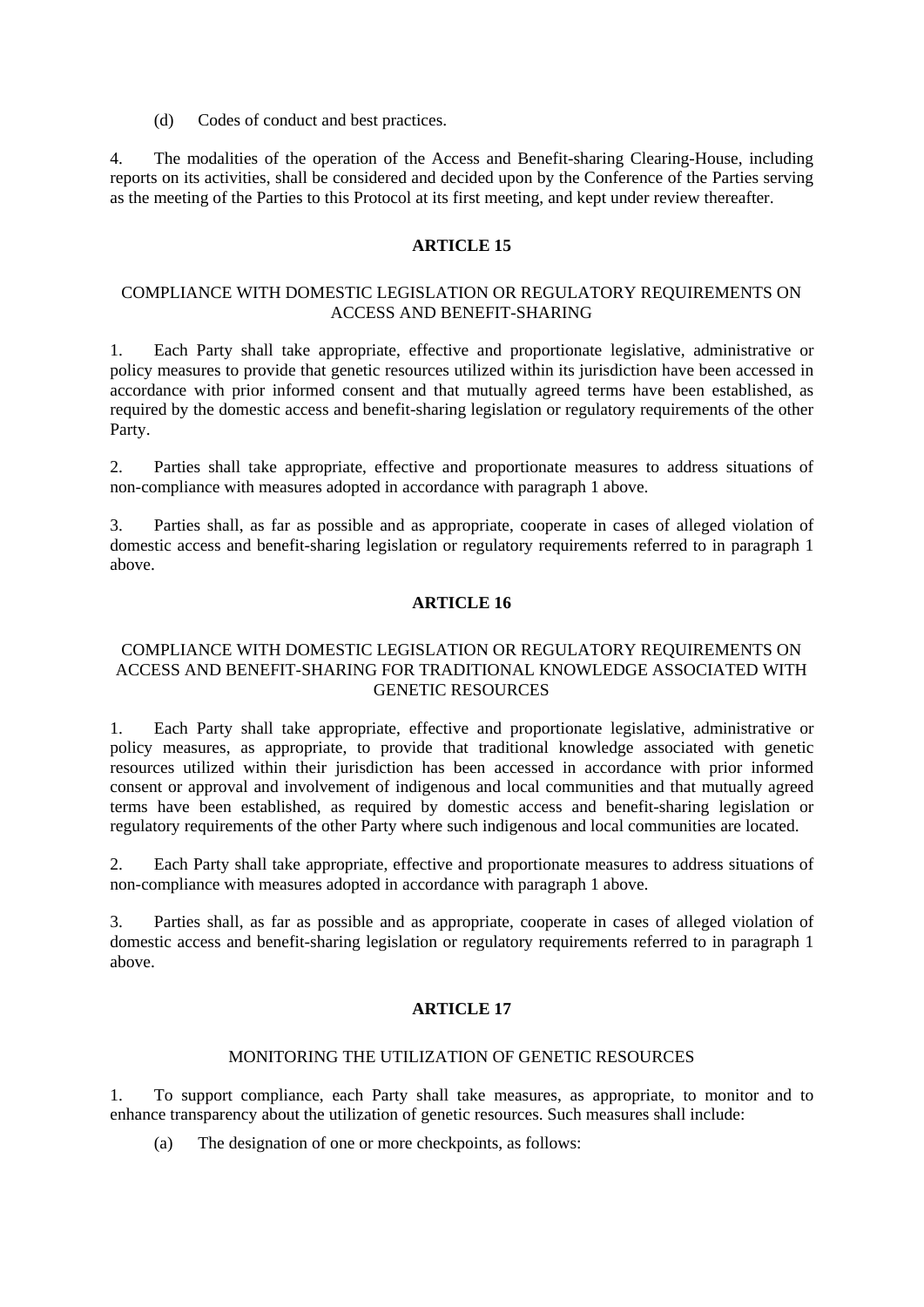- (i) Designated checkpoints would collect or receive, as appropriate, relevant information related to prior informed consent, to the source of the genetic resource, to the establishment of mutually agreed terms, and/or to the utilization of genetic resources, as appropriate;
- (ii) Each Party shall, as appropriate and depending on the particular characteristics of a designated checkpoint, require users of genetic resources to provide the information specified in the above paragraph at a designated checkpoint. Each Party shall take appropriate, effective and proportionate measures to address situations of non-compliance;
- (iii) Such information, including from internationally recognized certificates of compliance where they are available, will, without prejudice to the protection of confidential information, be provided to relevant national authorities, to the Party providing prior informed consent and to the Access and Benefit-sharing Clearing-House, as appropriate;
- (iv) Check points must be effective and should have functions relevant to implementation of this subparagraph (a). They should be relevant to the utilization of genetic resources, or to the collection of relevant information at, *inter alia*, any stage of research, development, innovation, pre-commercialization or commercialization.

(b) Encouraging users and providers of genetic resources to include provisions in mutually agreed terms to share information on the implementation of such terms, including through reporting requirements; and

(c) Encouraging the use of cost-effective communication tools and systems.

2. A permit or its equivalent issued in accordance with Article 6, paragraph 3 (e) and made available to the Access and Benefit-sharing Clearing-House, shall constitute an internationally recognized certificate of compliance.

3. An internationally recognized certificate of compliance shall serve as evidence that the genetic resource which it covers has been accessed in accordance with prior informed consent and that mutually agreed terms have been established, as required by the domestic access and benefit-sharing legislation or regulatory requirements of the Party providing prior informed consent.

4. The internationally recognized certificate of compliance shall contain the following minimum information when it is not confidential:

- (a) Issuing authority;
- (b) Date of issuance;
- (c) The provider;
- (d) Unique identifier of the certificate;
- (e) The person or entity to whom prior informed consent was granted;
- (f) Subject-matter or genetic resources covered by the certificate;
- (g) Confirmation that mutually agreed terms were established;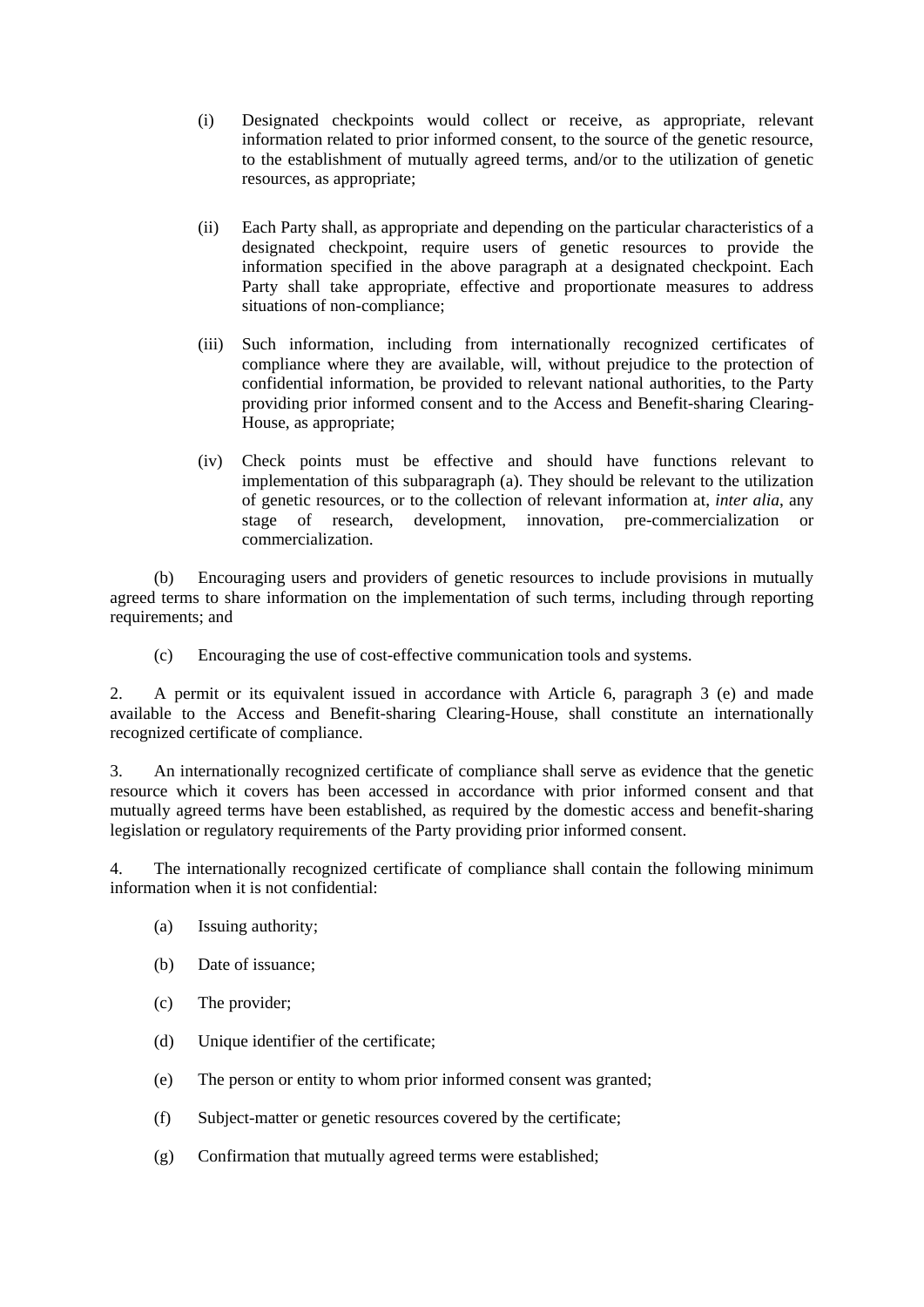- (h) Confirmation that prior informed consent was obtained; and
- (i) Commercial and/or non-commercial use.

### COMPLIANCE WITH MUTUALLY AGREED TERMS

1. In the implementation of Article 6, paragraph 3 (g) (i) and Article 7, each Party shall encourage providers and users of genetic resources and/or traditional knowledge associated with genetic resources to include provisions in mutually agreed terms to cover, where appropriate, dispute resolution including:

- (a) The jurisdiction to which they will subject any dispute resolution processes;
- (b) The applicable law; and**/**or
- (c) Options for alternative dispute resolution, such as mediation or arbitration.

2. Each Party shall ensure that an opportunity to seek recourse is available under their legal systems, consistent with applicable jurisdictional requirements, in cases of disputes arising from mutually agreed terms.

3. Each Party shall take effective measures, as appropriate, regarding:

(a) Access to justice; and

(b) The utilization of mechanisms regarding mutual recognition and enforcement of foreign judgments and arbitral awards.

4. The effectiveness of this article shall be reviewed by the Conference of the Parties serving as the meeting of the Parties to this Protocol in accordance with Article 31 of this Protocol.

# **ARTICLE 19**

### MODEL CONTRACTUAL CLAUSES

1. Each Party shall encourage, as appropriate, the development, update and use of sectoral and cross-sectoral model contractual clauses for mutually agreed terms.

2. The Conference of the Parties serving as the meeting of the Parties to this Protocol shall periodically take stock of the use of sectoral and cross-sectoral model contractual clauses.

# **ARTICLE 20**

#### CODES OF CONDUCT, GUIDELINES AND BEST PRACTICES AND/OR STANDARDS

1. Each Party shall encourage, as appropriate, the development, update and use of voluntary codes of conduct, guidelines and best practices and/or standards in relation to access and benefit-sharing.

2. The Conference of the Parties serving as the meeting of the Parties to this Protocol shall periodically take stock of the use of voluntary codes of conduct, guidelines and best practices and/or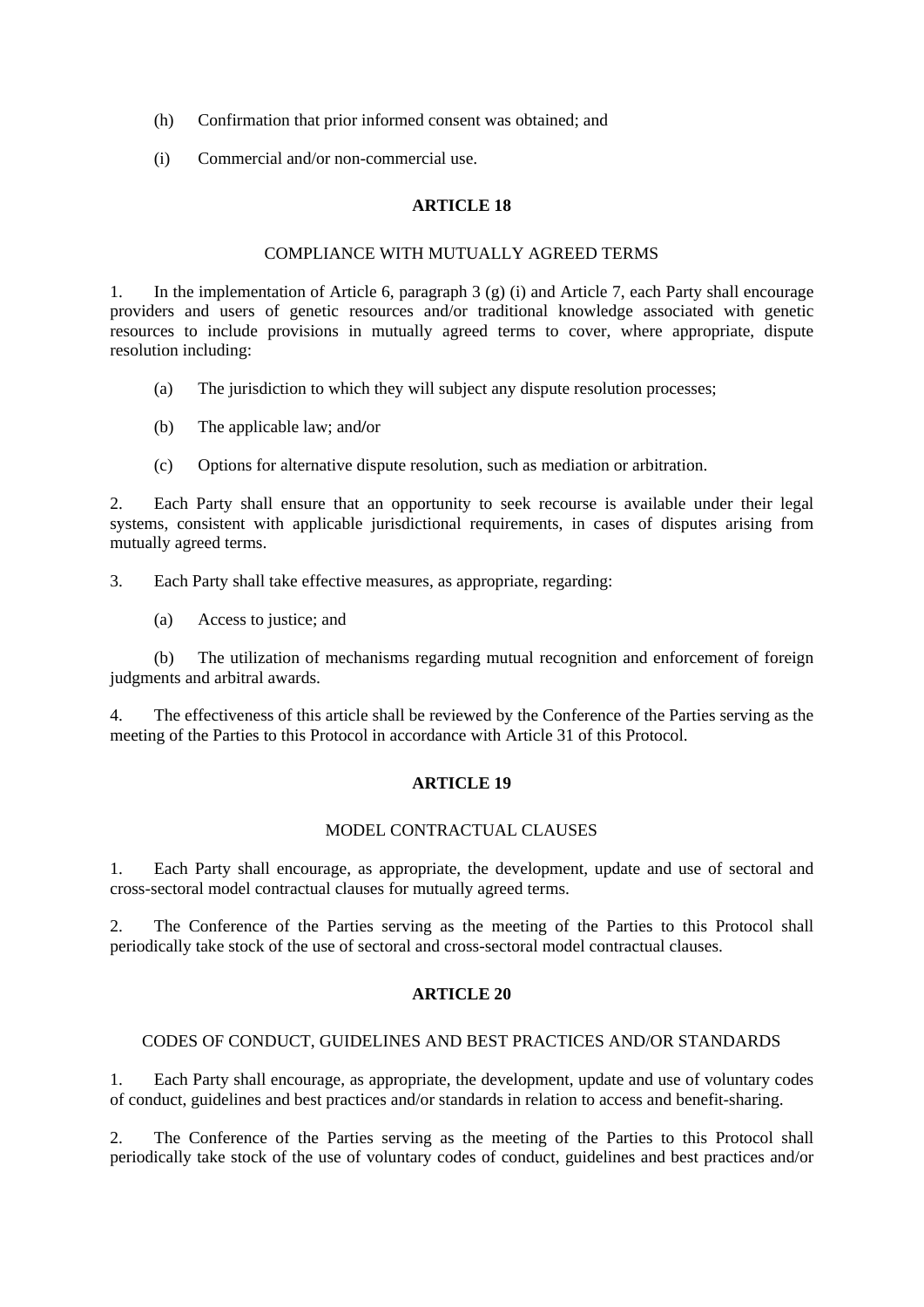standards and consider the adoption of specific codes of conduct, guidelines and best practices and/or standards.

## **ARTICLE 21**

### AWARENESS-RAISING

Each Party shall take measures to raise awareness of the importance of genetic resources and traditional knowledge associated with genetic resources, and related access and benefit-sharing issues. Such measures may include, *inter alia*:

(a) Promotion of this Protocol, including its objective;

(b) Organization of meetings of indigenous and local communities and relevant stakeholders;

(c) Establishment and maintenance of a help desk for indigenous and local communities and relevant stakeholders;

(d) Information dissemination through a national clearing-house;

(e) Promotion of voluntary codes of conduct, guidelines and best practices and/or standards in consultation with indigenous and local communities and relevant stakeholders;

(f) Promotion of, as appropriate, domestic, regional and international exchanges of experience;

(g) Education and training of users and providers of genetic resources and traditional knowledge associated with genetic resources about their access and benefit-sharing obligations;

(h) Involvement of indigenous and local communities and relevant stakeholders in the implementation of this Protocol; and

(i) Awareness-raising of community protocols and procedures of indigenous and local communities.

### **ARTICLE 22**

### **CAPACITY**

1. The Parties shall cooperate in the capacity-building, capacity development and strengthening of human resources and institutional capacities to effectively implement this Protocol in developing country Parties, in particular the least developed countries and small island developing States among them, and Parties with economies in transition, including through existing global, regional, subregional and national institutions and organizations. In this context, Parties should facilitate the involvement of indigenous and local communities and relevant stakeholders, including nongovernmental organizations and the private sector.

2. The need of developing country Parties, in particular the least developed countries and small island developing States among them, and Parties with economies in transition for financial resources in accordance with the relevant provisions of the Convention shall be taken fully into account for capacity-building and development to implement this Protocol.

3. As a basis for appropriate measures in relation to the implementation of this Protocol, developing country Parties, in particular the least developed countries and small island developing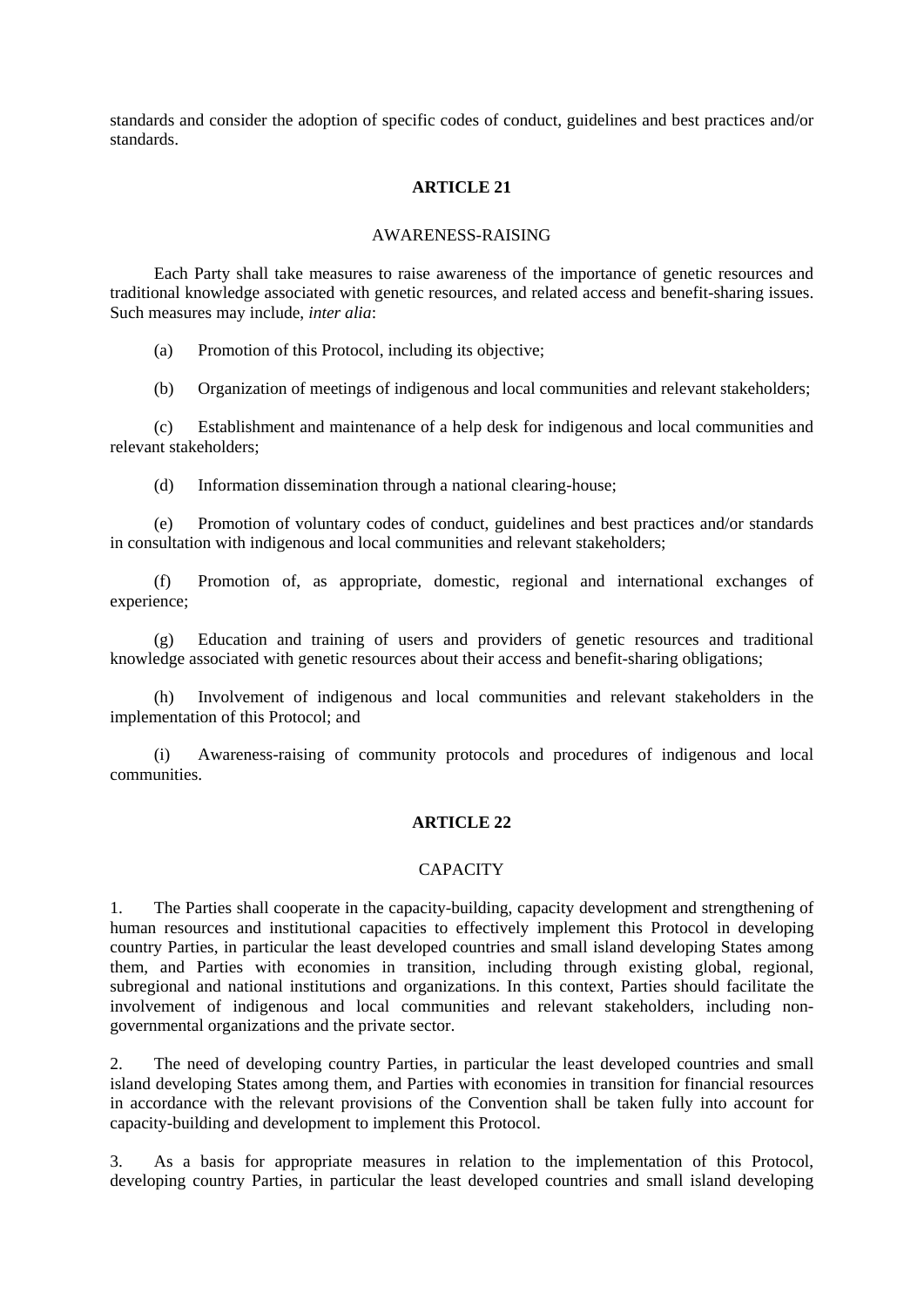States among them, and Parties with economies in transition should identify their national capacity needs and priorities through national capacity self-assessments. In doing so, such Parties should support the capacity needs and priorities of indigenous and local communities and relevant stakeholders, as identified by them, emphasizing the capacity needs and priorities of women.

4. In support of the implementation of this Protocol, capacity-building and development may address, *inter alia*, the following key areas:

(a) Capacity to implement, and to comply with the obligations of, this Protocol;

(b) Capacity to negotiate mutually agreed terms;

(c) Capacity to develop, implement and enforce domestic legislative, administrative or policy measures on access and benefit-sharing; and

(d) Capacity of countries to develop their endogenous research capabilities to add value to their own genetic resources.

5. Measures in accordance with paragraphs 1 to 4 above may include, *inter alia*:

(a) Legal and institutional development;

(b) Promotion of equity and fairness in negotiations, such as training to negotiate mutually agreed terms;

(c) The monitoring and enforcement of compliance;

(d) Employment of best available communication tools and Internet-based systems for access and benefit-sharing activities;

(e) Development and use of valuation methods;

(f) Bioprospecting, associated research and taxonomic studies;

(g) Technology transfer, and infrastructure and technical capacity to make such technology transfer sustainable;

(h) Enhancement of the contribution of access and benefit-sharing activities to the conservation of biological diversity and the sustainable use of its components;

(i) Special measures to increase the capacity of relevant stakeholders in relation to access and benefit-sharing; and

(j) Special measures to increase the capacity of indigenous and local communities with emphasis on enhancing the capacity of women within those communities in relation to access to genetic resources and/or traditional knowledge associated with genetic resources.

6. Information on capacity-building and development initiatives at national, regional and international levels, undertaken in accordance with paragraphs 1 to 5 above, should be provided to the Access and Benefit-sharing Clearing-House with a view to promoting synergy and coordination on capacity-building and development for access and benefit-sharing.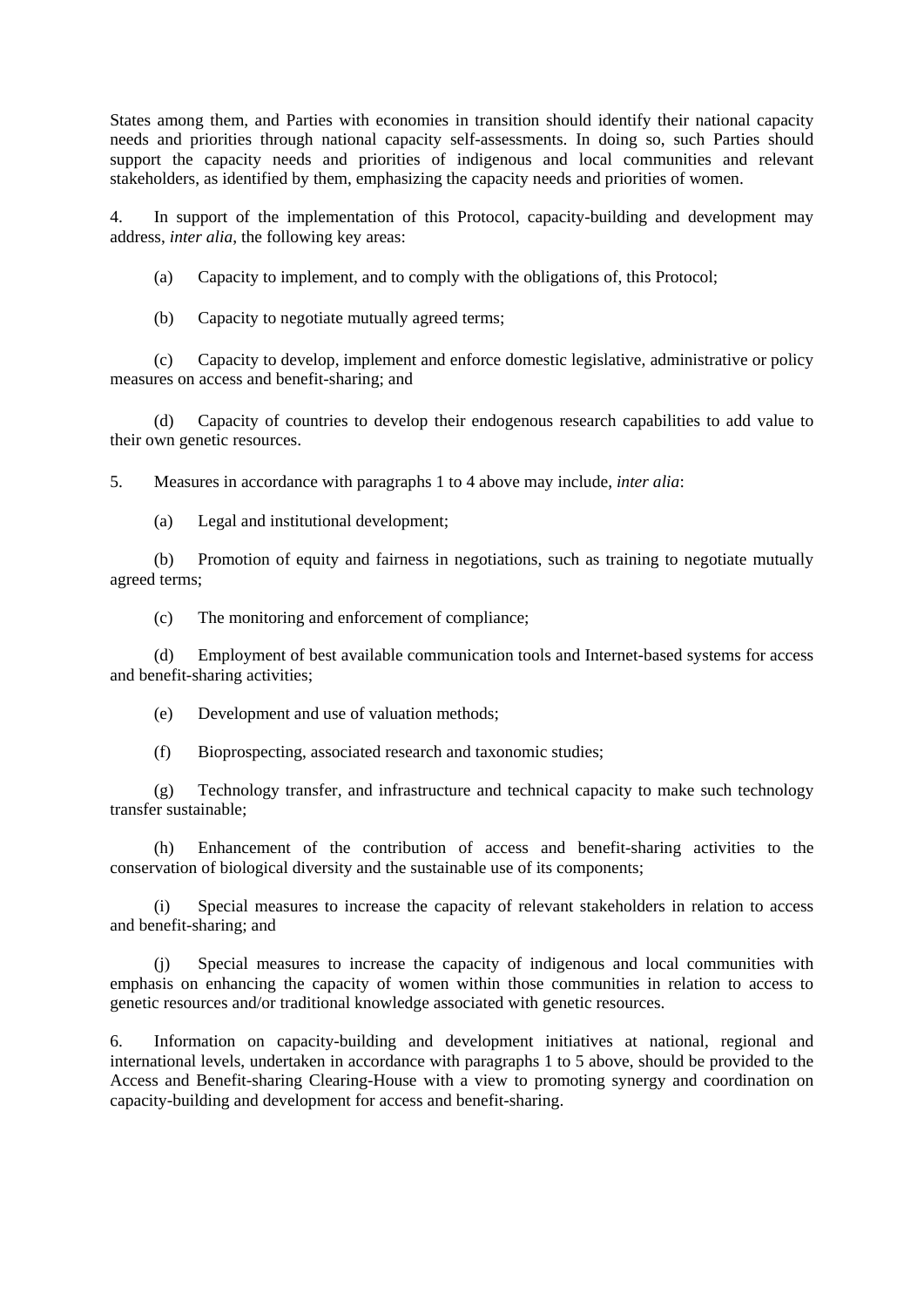#### TECHNOLOGY TRANSFER, COLLABORATION AND COOPERATION

In accordance with Articles 15, 16, 18 and 19 of the Convention, the Parties shall collaborate and cooperate in technical and scientific research and development programmes, including biotechnological research activities, as a means to achieve the objective of this Protocol. The Parties undertake to promote and encourage access to technology by, and transfer of technology to, developing country Parties, in particular the least developed countries and small island developing States among them, and Parties with economies in transition, in order to enable the development and strengthening of a sound and viable technological and scientific base for the attainment of the objectives of the Convention and this Protocol. Where possible and appropriate such collaborative activities shall take place in and with a Party or the Parties providing genetic resources that is the country or are the countries of origin of such resources or a Party or Parties that have acquired the genetic resources in accordance with the Convention.

#### **ARTICLE 24**

#### NON-PARTIES

 The Parties shall encourage non-Parties to adhere to this Protocol and to contribute appropriate information to the Access and Benefit-sharing Clearing-House.

# **ARTICLE 25**

#### FINANCIAL MECHANISM AND RESOURCES

1. In considering financial resources for the implementation of this Protocol, the Parties shall take into account the provisions of Article 20 of the Convention.

2. The financial mechanism of the Convention shall be the financial mechanism for this Protocol.

3. Regarding the capacity-building and development referred to in Article 22 of this Protocol, the Conference of the Parties serving as the meeting of the Parties to this Protocol, in providing guidance with respect to the financial mechanism referred to in paragraph 2 above, for consideration by the Conference of the Parties, shall take into account the need of developing country Parties, in particular the least developed countries and small island developing States among them, and of Parties with economies in transition, for financial resources, as well as the capacity needs and priorities of indigenous and local communities, including women within these communities.

4. In the context of paragraph 1 above, the Parties shall also take into account the needs of the developing country Parties, in particular the least developed countries and small island developing States among them, and of the Parties with economies in transition, in their efforts to identify and implement their capacity-building and development requirements for the purposes of the implementation of this Protocol.

5. The guidance to the financial mechanism of the Convention in relevant decisions of the Conference of the Parties, including those agreed before the adoption of this Protocol, shall apply, *mutatis mutandis*, to the provisions of this Article.

6. The developed country Parties may also provide, and the developing country Parties and the Parties with economies in transition avail themselves of, financial and other resources for the implementation of the provisions of this Protocol through bilateral, regional and multilateral channels.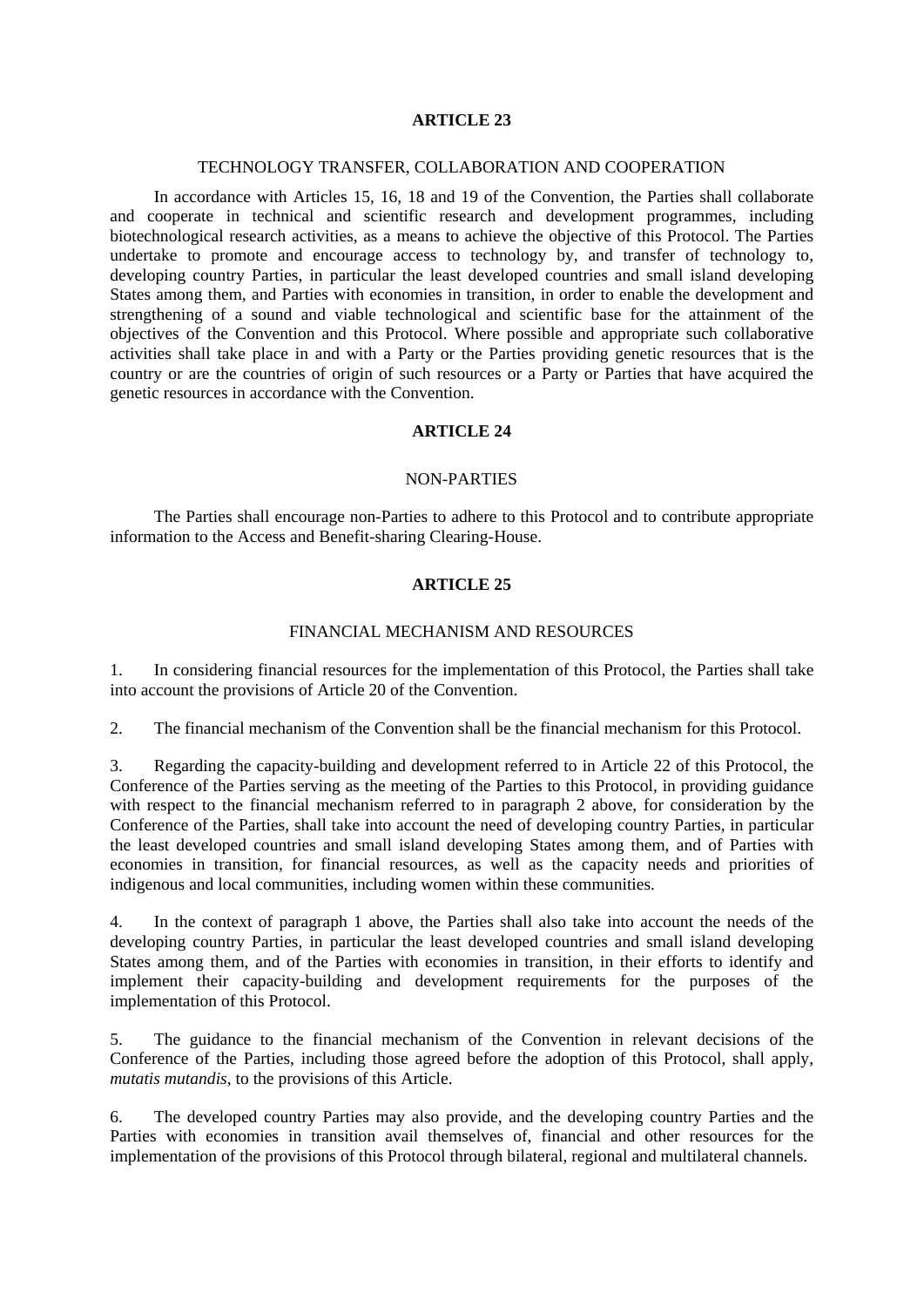# CONFERENCE OF THE PARTIES SERVING AS THE MEETING OF THE PARTIES TO THIS PROTOCOL.

1. The Conference of the Parties shall serve as the meeting of the Parties to this Protocol.

2. Parties to the Convention that are not Parties to this Protocol may participate as observers in the proceedings of any meeting of the Conference of the Parties serving as the meeting of the Parties to this Protocol. When the Conference of the Parties serves as the meeting of the Parties to this Protocol, decisions under this Protocol shall be taken only by those that are Parties to it.

3. When the Conference of the Parties serves as the meeting of the Parties to this Protocol, any member of the Bureau of the Conference of the Parties representing a Party to the Convention but, at that time, not a Party to this Protocol, shall be substituted by a member to be elected by and from among the Parties to this Protocol.

4. The Conference of the Parties serving as the meeting of the Parties to this Protocol shall keep under regular review the implementation of this Protocol and shall make, within its mandate, the decisions necessary to promote its effective implementation. It shall perform the functions assigned to it by this Protocol and shall:

(a) Make recommendations on any matters necessary for the implementation of this Protocol;

(b) Establish such subsidiary bodies as are deemed necessary for the implementation of this Protocol;

(c) Seek and utilize, where appropriate, the services and cooperation of, and information provided by, competent international organizations and intergovernmental and non-governmental bodies;

(d) Establish the form and the intervals for transmitting the information to be submitted in accordance with Article 29 of this Protocol and consider such information as well as reports submitted by any subsidiary body;

(e) Consider and adopt, as required, amendments to this Protocol and its Annex, as well as any additional annexes to this Protocol, that are deemed necessary for the implementation of this Protocol; and

(f) Exercise such other functions as may be required for the implementation of this Protocol.

5. The rules of procedure of the Conference of the Parties and financial rules of the Convention shall be applied, *mutatis mutandis*, under this Protocol, except as may be otherwise decided by consensus by the Conference of the Parties serving as the meeting of the Parties to this Protocol.

6. The first meeting of the Conference of the Parties serving as the meeting of the Parties to this Protocol shall be convened by the Secretariat and held concurrently with the first meeting of the Conference of the Parties that is scheduled after the date of the entry into force of this Protocol. Subsequent ordinary meetings of the Conference of the Parties serving as the meeting of the Parties to this Protocol shall be held concurrently with ordinary meetings of the Conference of the Parties, unless otherwise decided by the Conference of the Parties serving as the meeting of the Parties to this Protocol.

7. Extraordinary meetings of the Conference of the Parties serving as the meeting of the Parties to this Protocol shall be held at such other times as may be deemed necessary by the Conference of the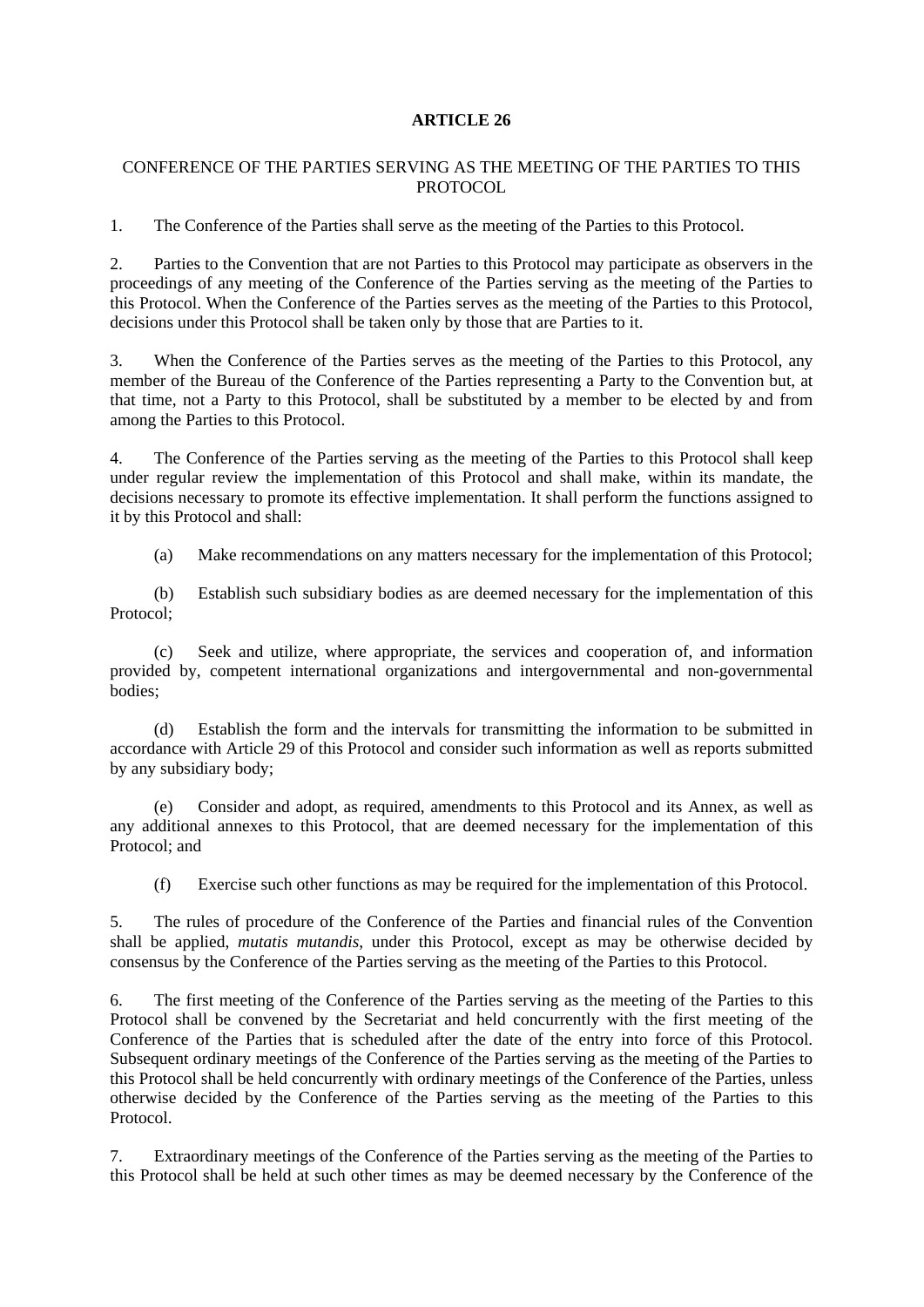Parties serving as the meeting of the Parties to this Protocol, or at the written request of any Party, provided that, within six months of the request being communicated to the Parties by the Secretariat, it is supported by at least one third of the Parties.

8. The United Nations, its specialized agencies and the International Atomic Energy Agency, as well as any State member thereof or observers thereto not party to the Convention, may be represented as observers at meetings of the Conference of the Parties serving as the meeting of the Parties to this Protocol. Any body or agency, whether national or international, governmental or non-governmental, that is qualified in matters covered by this Protocol and that has informed the Secretariat of its wish to be represented at a meeting of the Conference of the Parties serving as a meeting of the Parties to this Protocol as an observer, may be so admitted, unless at least one third of the Parties present object. Except as otherwise provided in this Article, the admission and participation of observers shall be subject to the rules of procedure, as referred to in paragraph 5 above.

# **ARTICLE 27**

# SUBSIDIARY BODIES

1. Any subsidiary body established by or under the Convention may serve this Protocol, including upon a decision of the Conference of the Parties serving as the meeting of the Parties to this Protocol. Any such decision shall specify the tasks to be undertaken.

2. Parties to the Convention that are not Parties to this Protocol may participate as observers in the proceedings of any meeting of any such subsidiary bodies. When a subsidiary body of the Convention serves as a subsidiary body to this Protocol, decisions under this Protocol shall be taken only by Parties to this Protocol.

3. When a subsidiary body of the Convention exercises its functions with regard to matters concerning this Protocol, any member of the bureau of that subsidiary body representing a Party to the Convention but, at that time, not a Party to this Protocol, shall be substituted by a member to be elected by and from among the Parties to this Protocol.

# **ARTICLE 28**

### SECRETARIAT

1. The Secretariat established by Article 24 of the Convention shall serve as the secretariat to this Protocol.

2. Article 24, paragraph 1, of the Convention on the functions of the Secretariat shall apply, *mutatis mutandis*, to this Protocol.

3. To the extent that they are distinct, the costs of the secretariat services for this Protocol shall be met by the Parties hereto. The Conference of the Parties serving as the meeting of the Parties to this Protocol shall, at its first meeting, decide on the necessary budgetary arrangements to this end.

# **ARTICLE 29**

#### MONITORING AND REPORTING

Each Party shall monitor the implementation of its obligations under this Protocol, and shall, at intervals and in the format to be determined by the Conference of the Parties serving as the meeting of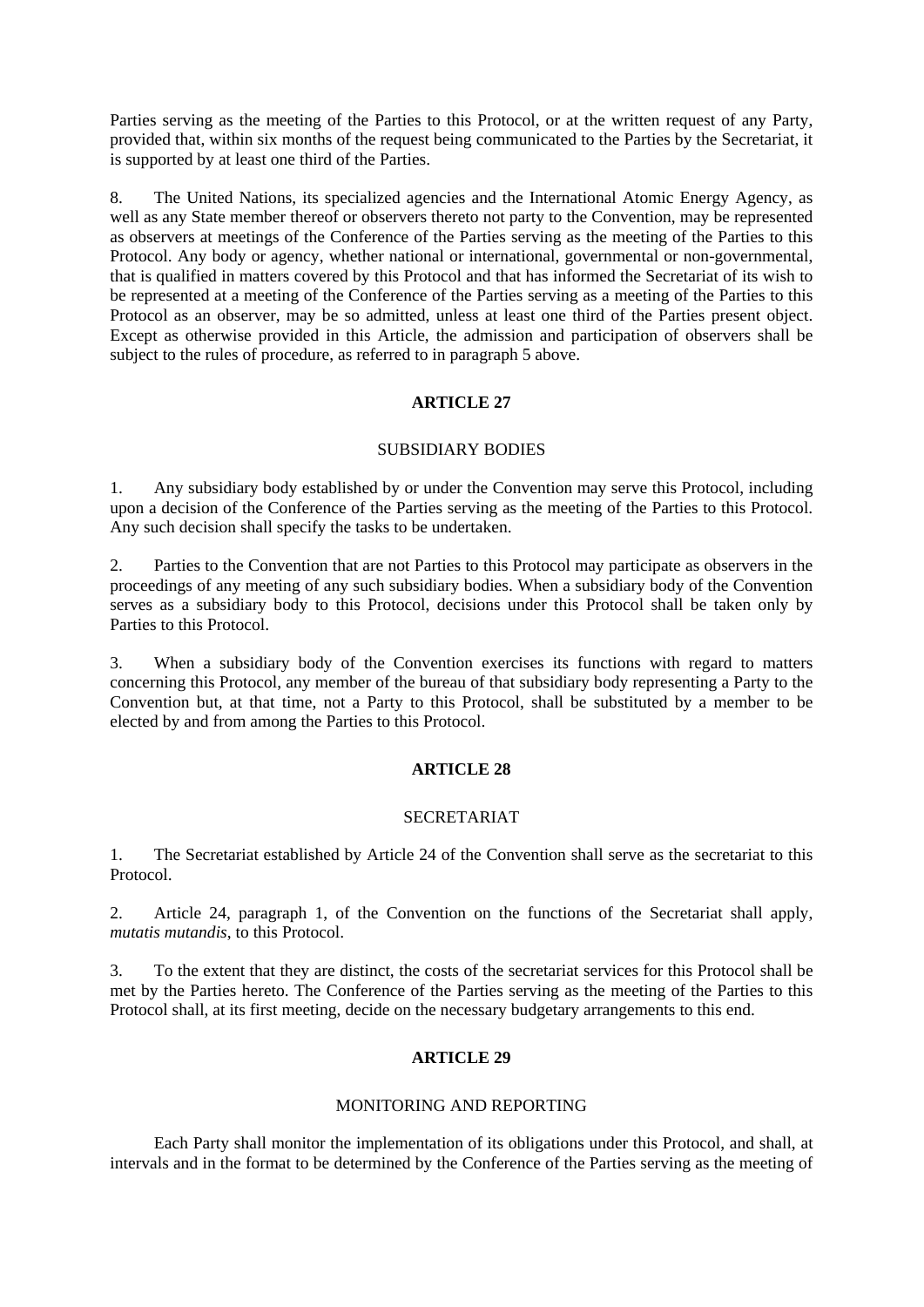the Parties to this Protocol, report to the Conference of the Parties serving as the meeting of the Parties to this Protocol on measures that it has taken to implement this Protocol.

#### **ARTICLE 30**

#### PROCEDURES AND MECHANISMS TO PROMOTE COMPLIANCE WITH THIS PROTOCOL

The Conference of the Parties serving as the meeting of the Parties to this Protocol shall, at its first meeting, consider and approve cooperative procedures and institutional mechanisms to promote compliance with the provisions of this Protocol and to address cases of non-compliance. These procedures and mechanisms shall include provisions to offer advice or assistance, where appropriate. They shall be separate from, and without prejudice to, the dispute settlement procedures and mechanisms under Article 27 of the Convention.

# **ARTICLE 31**

### ASSESSMENT AND REVIEW

The Conference of the Parties serving as the meeting of the Parties to this Protocol shall undertake, four years after the entry into force of this Protocol and thereafter at intervals determined by the Conference of the Parties serving as the meeting of the Parties to this Protocol, an evaluation of the effectiveness of this Protocol.

# **ARTICLE 32**

### **SIGNATURE**

This Protocol shall be open for signature by Parties to the Convention at the United Nations Headquarters in New York, from 2 February 2011 to 1 February 2012.

### **ARTICLE 33**

#### ENTRY INTO FORCE

1. This Protocol shall enter into force on the ninetieth day after the date of deposit of the fiftieth instrument of ratification, acceptance, approval or accession by States or regional economic integration organizations that are Parties to the Convention.

2. This Protocol shall enter into force for a State or regional economic integration organization that ratifies, accepts or approves this Protocol or accedes thereto after the deposit of the fiftieth instrument as referred to in paragraph 1 above, on the ninetieth day after the date on which that State or regional economic integration organization deposits its instrument of ratification, acceptance, approval or accession, or on the date on which the Convention enters into force for that State or regional economic integration organization, whichever shall be the later.

3. For the purposes of paragraphs 1 and 2 above, any instrument deposited by a regional economic integration organization shall not be counted as additional to those deposited by member States of such organization.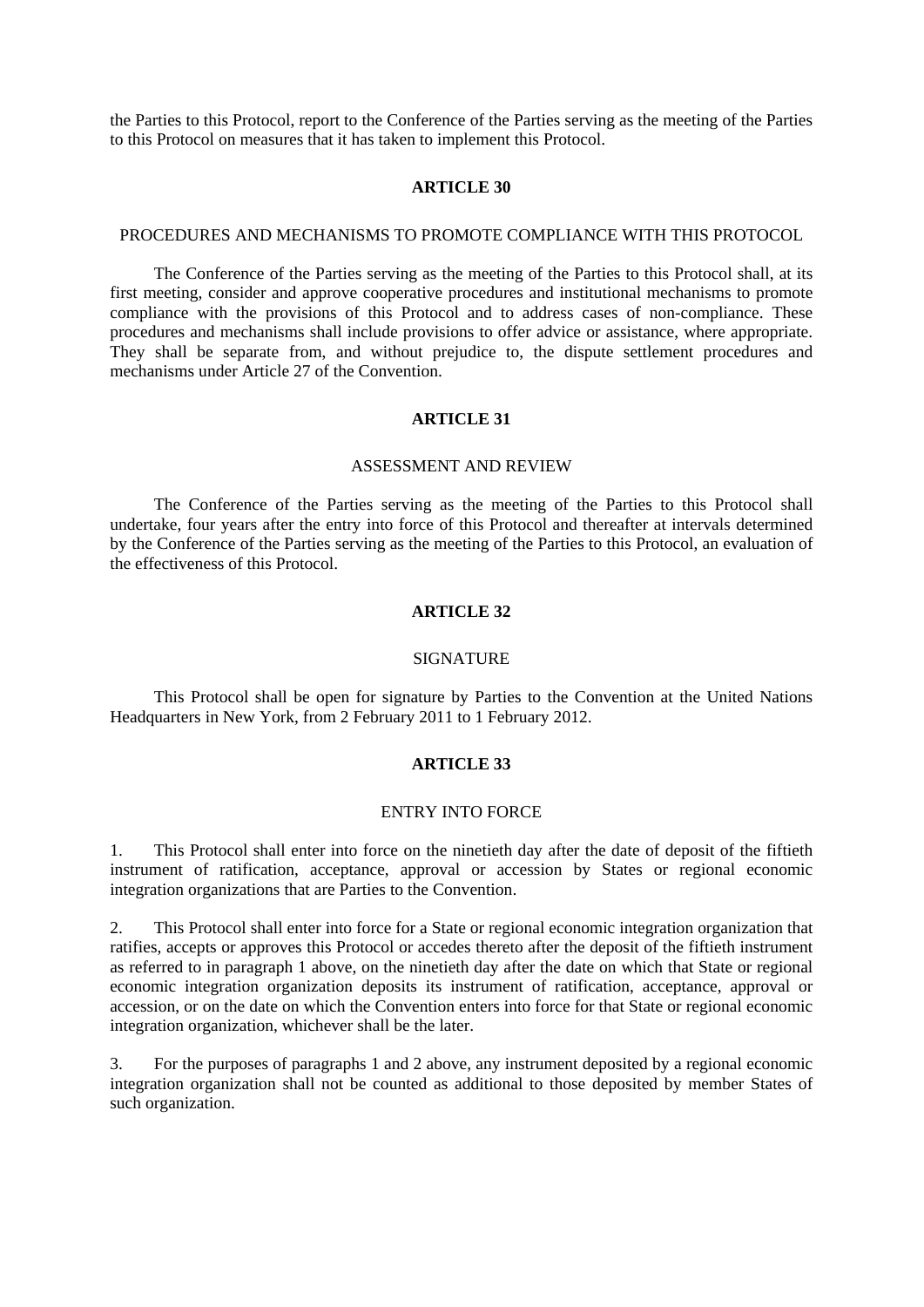# RESERVATIONS

No reservations may be made to this Protocol.

# **ARTICLE 35**

#### WITHDRAWAL

1. At any time after two years from the date on which this Protocol has entered into force for a Party, that Party may withdraw from this Protocol by giving written notification to the Depositary.

2. Any such withdrawal shall take place upon expiry of one year after the date of its receipt by the Depositary, or on such later date as may be specified in the notification of the withdrawal.

### **ARTICLE 36**

# AUTHENTIC TEXTS

The original of this Protocol, of which the Arabic, Chinese, English, French, Russian and Spanish texts are equally authentic, shall be deposited with the Secretary-General of the United Nations.

IN WITNESS WHEREOF the undersigned, being duly authorized to that effect, have signed this Protocol on the dates indicated.

DONE at Nagoya on this twenty-ninth day of October, two thousand and ten.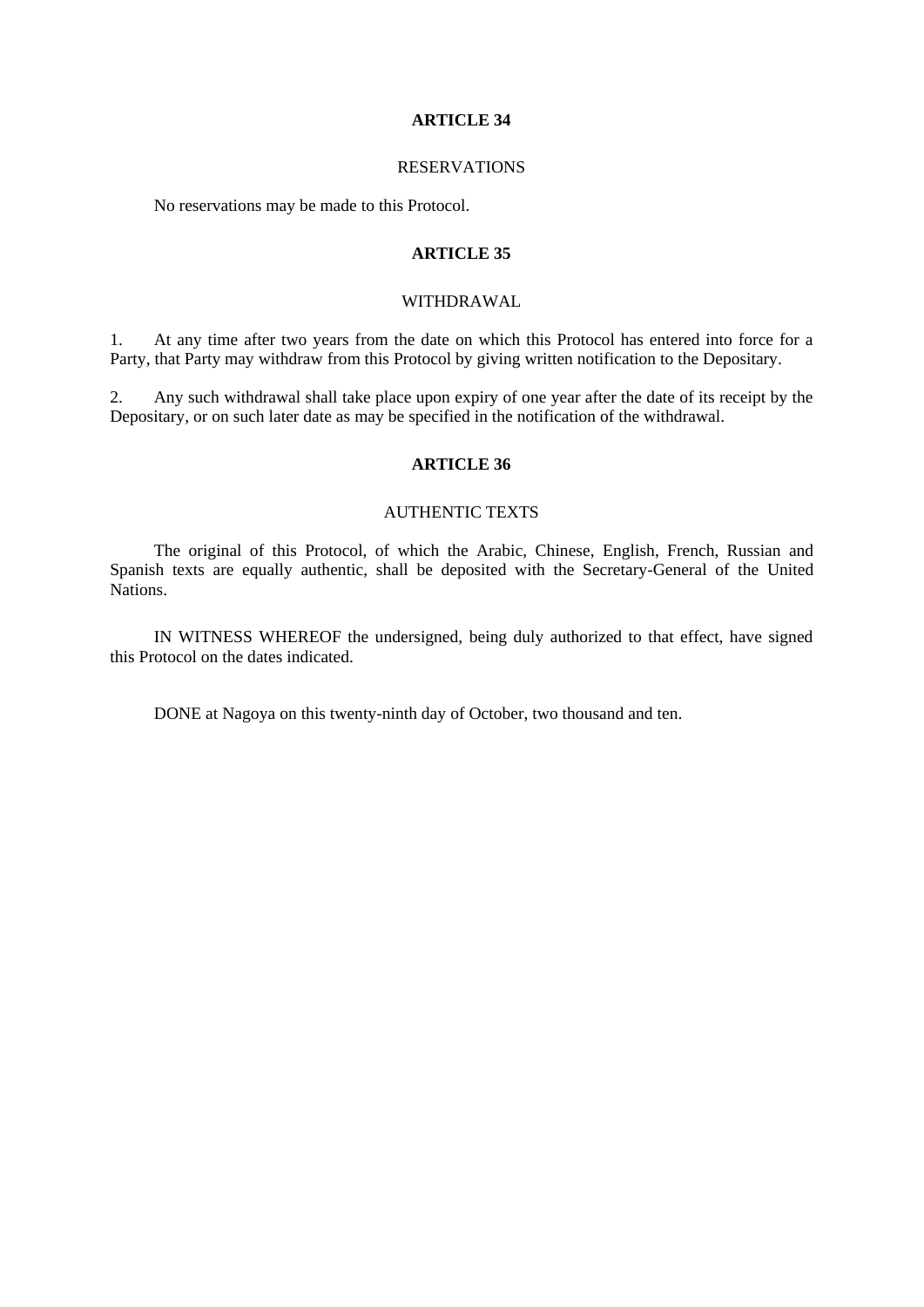#### *Annex*

### **MONETARY AND NON-MONETARY BENEFITS**

- 1. Monetary benefits may include, but not be limited to:
	- (a) Access fees/fee per sample collected or otherwise acquired;
	- (b) Up-front payments;
	- (c) Milestone payments;
	- (d) Payment of royalties;
	- (e) Licence fees in case of commercialization;
	- (f) Special fees to be paid to trust funds supporting conservation and sustainable use of biodiversity;
	- (g) Salaries and preferential terms where mutually agreed;
	- (h) Research funding;
	- (i) Joint ventures;
	- (j) Joint ownership of relevant intellectual property rights.
- 2. Non-monetary benefits may include, but not be limited to:
	- (a) Sharing of research and development results;
	- (b) Collaboration, cooperation and contribution in scientific research and development programmes, particularly biotechnological research activities, where possible in the Party providing genetic resources;
	- (c) Participation in product development;
	- (d) Collaboration, cooperation and contribution in education and training;
	- (e) Admittance to *ex situ* facilities of genetic resources and to databases;
	- (f) Transfer to the provider of the genetic resources of knowledge and technology under fair and most favourable terms, including on concessional and preferential terms where agreed, in particular, knowledge and technology that make use of genetic resources, including biotechnology, or that are relevant to the conservation and sustainable utilization of biological diversity;
	- (g) Strengthening capacities for technology transfer;
	- (h) Institutional capacity-building;
	- (i) Human and material resources to strengthen the capacities for the administration and enforcement of access regulations;
	- (j) Training related to genetic resources with the full participation of countries providing genetic resources, and where possible, in such countries;
	- (k) Access to scientific information relevant to conservation and sustainable use of biological diversity, including biological inventories and taxonomic studies;
	- (l) Contributions to the local economy;
	- (m) Research directed towards priority needs, such as health and food security, taking into account domestic uses of genetic resources in the Party providing genetic resources;